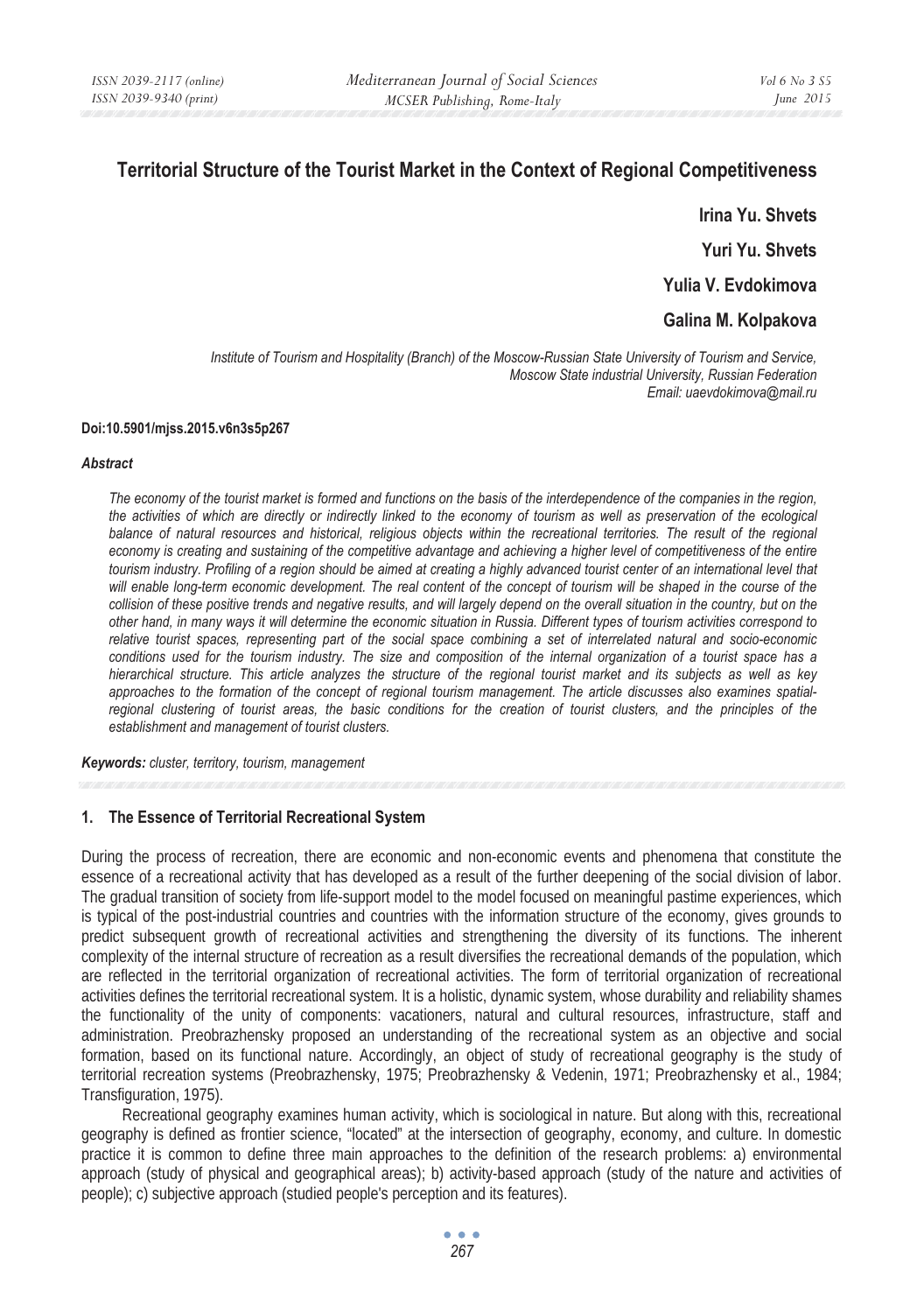| ISSN 2039-2117 (online) | Mediterranean Journal of Social Sciences | Vol 6 No. 3 S5 |
|-------------------------|------------------------------------------|----------------|
| ISSN 2039-9340 (print)  | MCSER Publishing, Rome-Italy             | June $2015$    |
|                         |                                          |                |

Almost until the end of the 1980s, the territorial structure of recreation was defined as socio-geographical area, focused on the study of territorial recreation systems (Mironenko & Eldar, 1987, 1998; Vendina, 1989). Since the late 1990s, and in the future subject of study of the territorial structure of recreation is the study of spatial patterns and features of human behavior during recreational activities (mainly quarterly and annual cycles) and placing of recreational facilities. In defining the research subject of recreational geography, it is very important to abandon the narrow focus on territorial recreation systems (Mironenko & Eldar, 1998; Montejano, 1997).

In recent years, the more common approaches deny the predominant role of territorial recreation systems as the main object of study of science. In determining the object and subject of recreational geography, Nikolaenko (2000), for example, believes that initially the following theses should be considered: geographical knowledge is not universal; it is closely connected with its social and cultural education. Therefore, within each socio-cultural education develops its unique understanding of what is the object and subject of recreational geography; each socio-cultural education has a logic of its own evolution and reflection on its evolution. Therefore, recreational geography as a field of scientific knowledge can take place not in all types of education. This is not an indicator of development or underdevelopment of a socio-cultural education, but only an indicator of its needs in this area of knowledge as a recreational geography.

These two points are very important for the understanding of the relativity of the object and the subject of recreational geography. We need to avoid unfounded universality of the definition of the object and subject, when they appear a single and unchanging for all time and all cultures. Recreational geography is a very special case of reflection, which occurs only within a specific socio-cultural education, and all the features of recreational geography are determined by this. The presence or absence of the recreational geography, as well as concrete forms of its realization as a field of knowledge are determined by the internal and external problems that are solved by social and cultural formations in the course of their evolution.

At a certain level and stage of evolution in the socio-cultural education a need for recreational geography as an area of knowledge may emerge. The main area of research is being formulated, as well as the resultant highly volatile subject of study. All this takes place not in the abstract, but as part of the evolution of a socio-cultural education.

#### *1.1 Recreational space: the nature, size, and species*

The purpose of this article is to examine the economic entity, the nature and structure of the tourism market in the context of regional competitiveness. Various types of recreational activities correspond to appropriate recreational spaces, which are "... part of the social space combining a set of interrelated natural and socio-economic conditions that are used for recreation" (Dimitar, 1972, p. 6). The size and composition of the internal organization of recreational space has a hierarchical structure (Table 1).

| Taxometric rank | Taxometric unit           | Territory Size                                             |
|-----------------|---------------------------|------------------------------------------------------------|
|                 | Recreational zone         | Hundreds of thousands, tens of thousands square kilometers |
| 1V              | Recreational region       | Hundreds of thousands, tens of thousands square kilometers |
| Ш               | Recreational sub-region   | Thousands, hundreds square kilometers                      |
|                 | Recreational micro-region | Hundreds square kilometers, thousands hectares             |
|                 | Recreational item         | Tens, hundreds hectares                                    |

**Table 1.** Taxometric system of recreational regions

### **Source:** Dimiter, 1972

Scientists divide recreational space into organized and unorganized types (Lubimtseva, 2005; Mamutov et al., 1992). An organized recreational spaceis a space having an organized system of how to control conditions of recreational activities, the main purpose of which is improving its efficiency due to the presence of specific, local spaces of all sizes. An unorganized recreational space is a space in which the system of conditions for recreational activities is regulated by man to meet his personal needs.

### *1.2 Factors, elements, and forms of territorial specialization in the field of tourism and recreation activities*

Association of enterprises within the boundaries of populated location forms a recreational item and determines its specialization (Lubimtseva, 2005). Territorial specialization aimed to fulfill a tourist recreational function is based on the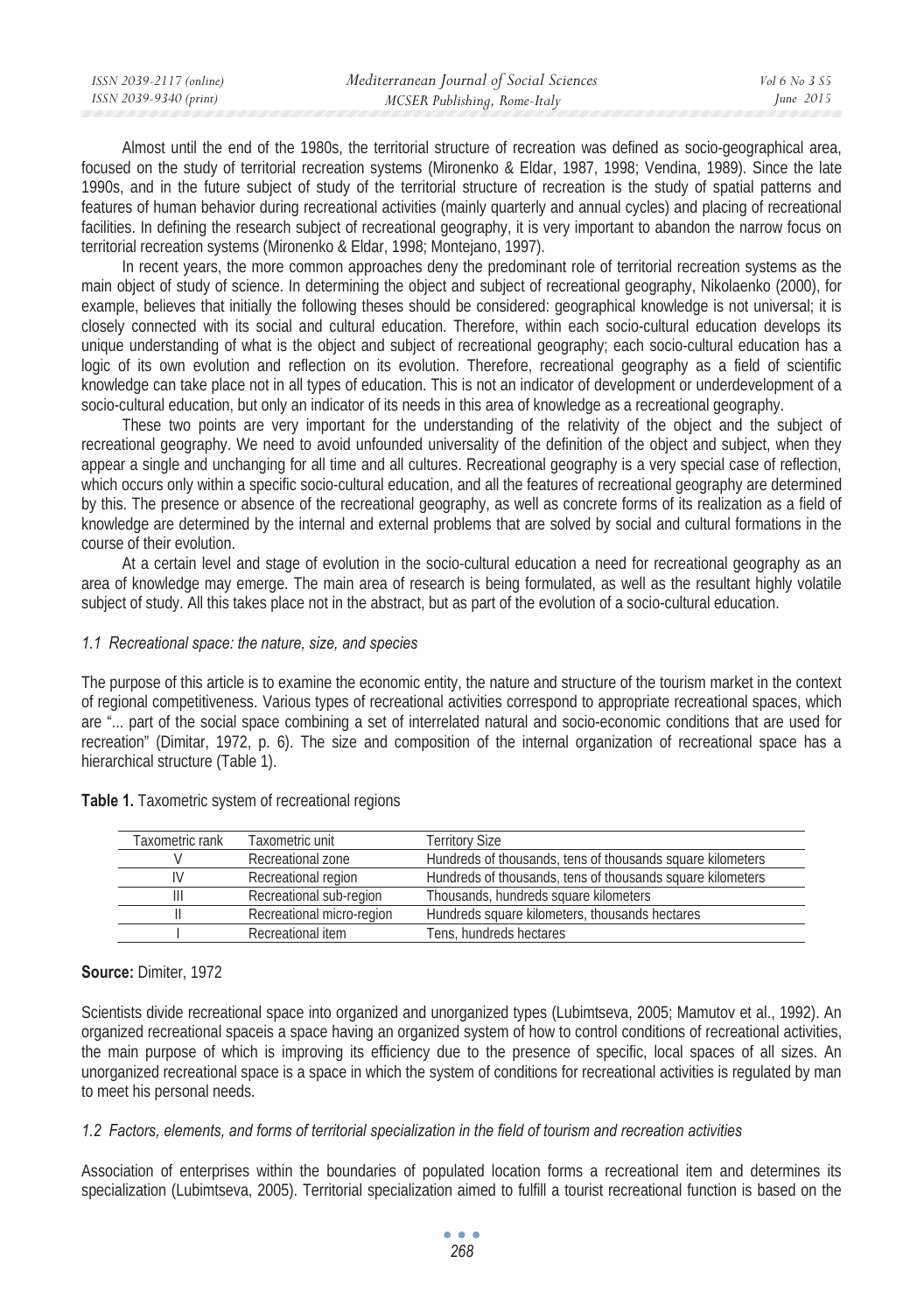| ISSN 2039-2117 (online) | Mediterranean Journal of Social Sciences | Vol 6 No 3 S5 |
|-------------------------|------------------------------------------|---------------|
| ISSN 2039-9340 (print)  | MCSER Publishing, Rome-Italy             | June $2015$   |

existing competitive advantages of the territory: the presence and types of recreational resources, their compatibility; the level of development of the market, production infrastructure, the level of development related activities. Superiority in the structure of the cultural and historical resources forms the basis of forming a part of the tourist and excursion specialization element of the territorial structure in the territorial division of labor and natural and recreational - tourist and recreational or resort. Depending on the specialization and the elements of the territorial structure forms a concentration of tourist activities can be presented items centers, nodes, represented both discrete and areal forms (Table 2) (Lubimtseva, 2005).

#### **Table 2.** Territorial structure of the tourist market

| <b>Flements of Territorial</b>              | Elements of territorial specialization of market producer |                                                 |                        |                                                |                                                                                     |
|---------------------------------------------|-----------------------------------------------------------|-------------------------------------------------|------------------------|------------------------------------------------|-------------------------------------------------------------------------------------|
| Specialization of<br><b>Consumer Market</b> | Intermediary                                              | <b>Tourist and Excursion</b><br><b>Services</b> | <b>Resort Services</b> | Form of elements of territorial specialization |                                                                                     |
| Unit                                        | Unit                                                      | Sightseeing Item                                |                        | <b>Discrete</b>                                | Standard offer, narrow specialization, seasonality,<br>up to 10 thous. pers.        |
| Center                                      | Center                                                    | Tourist-Excursion<br>Center                     |                        | <b>Discrete</b>                                | Differentiated offer, narrow specialization,<br>seasonality, up to 100 thous. pers. |
| Node                                        | Node                                                      | Tourism and<br><b>Recreation Site</b>           | Resort                 | <b>Discrete</b><br>Areal                       | Differentiated and unique offer, smoothed<br>seasonality, over 100 thous. pers.     |
|                                             |                                                           |                                                 | Resort area            | Areal                                          | Narrow specialization, unique offer, smoothed<br>seasonality, up to 10 thous. pers. |
|                                             |                                                           |                                                 | Resort region          | Areal                                          | Differentiated and unique offer, smoothed<br>seasonality, up to 100 thous. pers.    |
|                                             |                                                           |                                                 | Resort zone            | Areal                                          | Differentiated and unique offer, smoothed<br>seasonality, over 100 thous, pers.     |

### **2. Tourist Region as a Competitive Subject of Recreational and Tourism Activities**

The World Tourism Organization defines the tourist region as an area, which has a large network of specialized facilities and services necessary for the organization of leisure, learning or health improvement, which are sold to tourists or tourist group of service providers (Sustainable tourism development, 2003). From this definition, it follows that the tourist region is the goal of travel, tourism product, and competitive subject. The strategic goal of the region as a competitive unit is to ensure competitiveness in the long term. Competitiveness of regional tourism market depends on several factors: the socio-economic system of tourism policy, the public interest and the interests of the business population, the state of internal and external demand, the availability and status of resources, ecological system (Castellani & Sala, 2010; Hunter, 1997; Ko, 2005; Le Moigne, 1990).

The tourism industry is integrated into the economy of the region through cooperative relations, social, market, communication and technical infrastructure, based on the interaction of market forces of supply and demand, adjusted the government's economic policy, and is based on regional resources: natural climatic, geographic, ecological, cultural and historical, infrastructure (human, financial, information, technology, organizational and economic).

One unique characteristic of tourism is that tourist services for the end user is represented as a chain of services (lodging, food, transportation, health care, entertainment and others.), which implies a large number of market participants, and the user sees the value of tourist services in terms of its complexity, projects their impressions of the services consumed as a whole on the region as a whole. Due to the large number of subjects of the tourist market and multi-level, the activities of market participants are often not coordinated, resulting in a decline in the value of the tourist product to the consumer, and thus reduction of the attractiveness of the region, the degree of competitiveness, and consumer refusal to make a trip to this tourist region.

The level of development of tourism in the region and the degree of its competitiveness has a direct impact on the level of development and competitiveness of tourism in the region. Characteristic of this influence is presented in the Concept of sustainable development of tourism, developed by the World Tourism Organization (Starovoitova, 2002). The concept considers the influence of the tourist complex, as a functional-territorial system, on the development of the region in several areas.

First, the direct impact: the cost of tourists turn into the income of tourist business entities, which enables the development of reproductive processes, both at the level of tourist enterprises and enterprises in the region included in the cooperative ties, creating a new tourism product and selling it. The second influence is indirect, which can be represented as a dependency: as a result of economic activity tourist destination for business entities pay taxes, some of which are transferred to the budget of the region, directed its development. These funds are the proceeds of companies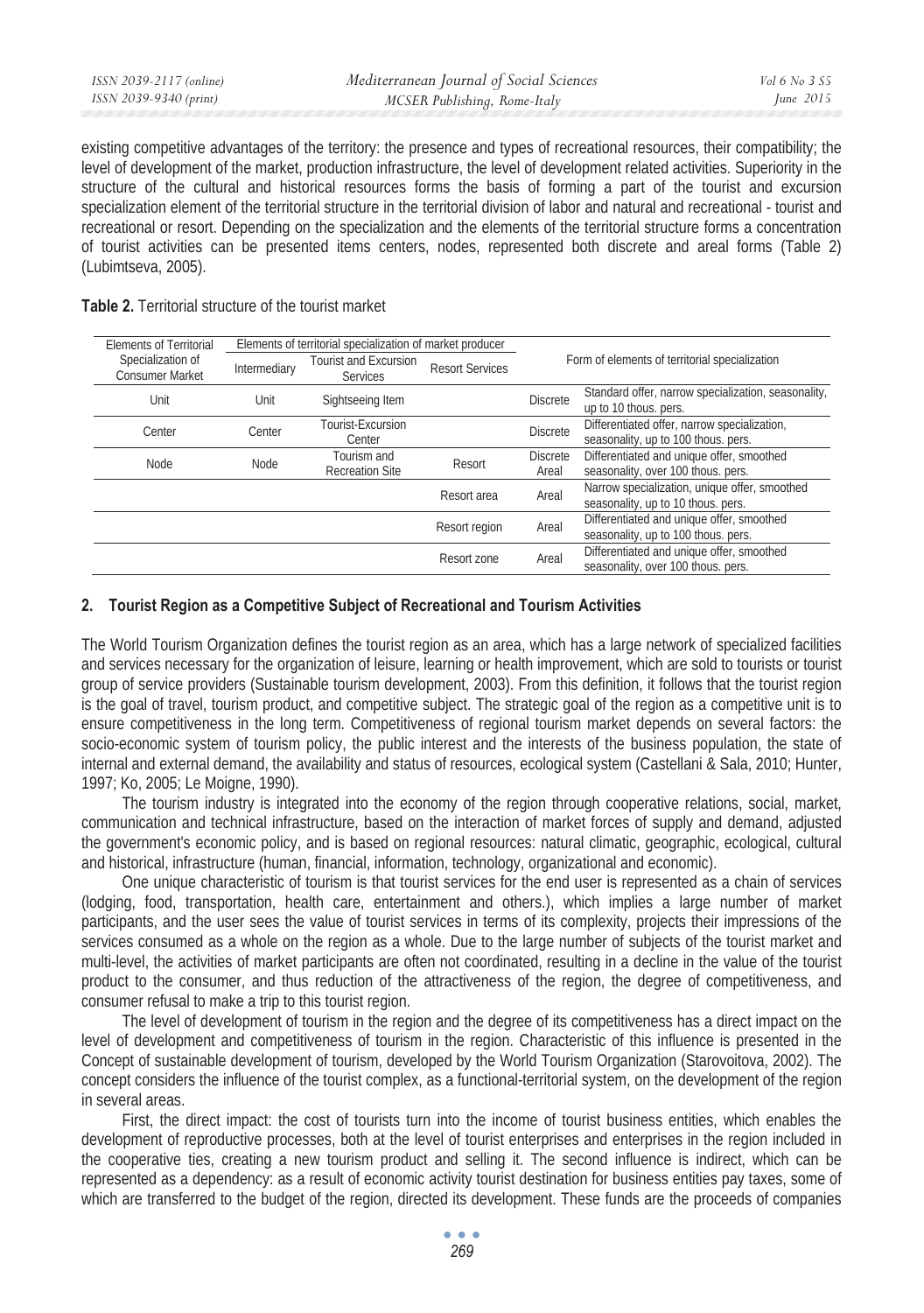providing tourist activities, taxes, with activities, which, in part is transferred to the budget of the region, which enables the development of expanded reproduction process at the regional level, expressed as a multiplier effect. The third impact is more social in nature. Advanced nature of reproductive processes in the tourist region leads to the creation of new jobs, the growth of household income, and thus, there is a trend of improving the quality of life in the region.

### *2.1 The horizontal and vertical integration of tourist market participants as a factor of competitiveness growth of tourism in the region*

Expanded definition of the region as a vertical (industry) and horizontal (cross-sectoral) integration of functional and territorial systems can form a methodological basis of studying the tourism industry. The subject of analysis is the tourist system, within which operate tourist enterprises, organizations and institutions of different forms of ownership and management that use natural, therapeutic, educational and other resources to provide the target consumers and recreational services for profit.

Integration processes between participants of the tourism market are observed both in the horizontal and vertical levels. Horizontal integration is formed as a partnership between the companies that create and promote tourism product, forming an offer of tourist products respectively specialization offers local markets and the needs of different levels and segments of the market demand. The connection between the elements of the market supply and demand, and within the market itself offers tourist product, is based on market and communication and technical infrastructure (financial, marketing, transportation, communication, technical and other types).

The intensity of horizontal integration links--reproduction, distribution, management, backward, forward and others- -depends on the presence and structure of the competitive advantages of tourism in the region and the intensity of the demand for tourism product of the region. Based on that, the scope of activities of the regional tourism market and specialization is determined. Vertical connections of companies, organizations of the tourist market with the other components of the complex socio-geographical areas: material production, non-production sphere, civil society organizations, government agencies, local communities, are formed on the basis of participation in the territorial division of labor and specialization.

### *2.2 Maximum satisfaction of recreational needs of tourists as the most important factor in increasing the competitiveness of the regional tourism market*

Due to the fact that the demand for tourism product is elastic, the regional tourism market is influenced by two markets: the market demand and market supply and the influence of the first prevails. This creates conditions for the complexity of tourist and recreational functions, increasing its territorial concentration and specialization and leading to complication of the hierarchical structure of the regional tourism market.

To enhance the competitiveness of the regional tourism market in the long run its development should be directed to the creation of conditions to meet the needs of consumers. Compared with nature-centered models of the tourism system, where the development of recreational resources tied for first place, the human-centric models claim that tourism development should be focused on the needs of the person (Nikolaenko, 2000; Efremov, 2002).

V. S. Preobrazhensky, while analyzing the basic model of recreational system, indicates a key role of the person as a tourist center subsystem, noting that the state and properties of all the other subsystems depend on the requirements of the central subsystem, and the objective function is defined as a recreational system maximum possible satisfaction recreational needs of the person (Chodorow & Nemolyaeva, 1985). Formation of mass tourism in our country in the postwar period is extremely fast, by the inclusion of new recreational resources and territories, but it is accompanied by exceptionally low logistics and quality of service.

By the end of the 1980s, a conflict emerged due to the inability to meet the recreational needs of the entire population while maintaining low, including subsidized prices on vacation. V. S. Preobrazhensky analyzed two research approaches ("the needs of the" and "of resources") in addressing the optimization of recreation, including its territorial aspects, as a fundamental principle for the design considered the recreational needs, rather than recreational resources.

The changing socio-economic system in our country, the strengthening of the degree of competition, and the transition to intensive type of expanded reproduction are making human needs the key incentive for tourist activates. Tourist needs include the needs of expanded reproduction of the physical, emotional, mental, intellectual and spiritual powers of man (Berezhnaya, 2004; Starovoitova, 2002).

Identification and analysis of tourism needs to be seen as part of public (public good), group (individual reference groups), as well as personal needs. This approach makes it possible to more fully meet the needs of consumers at all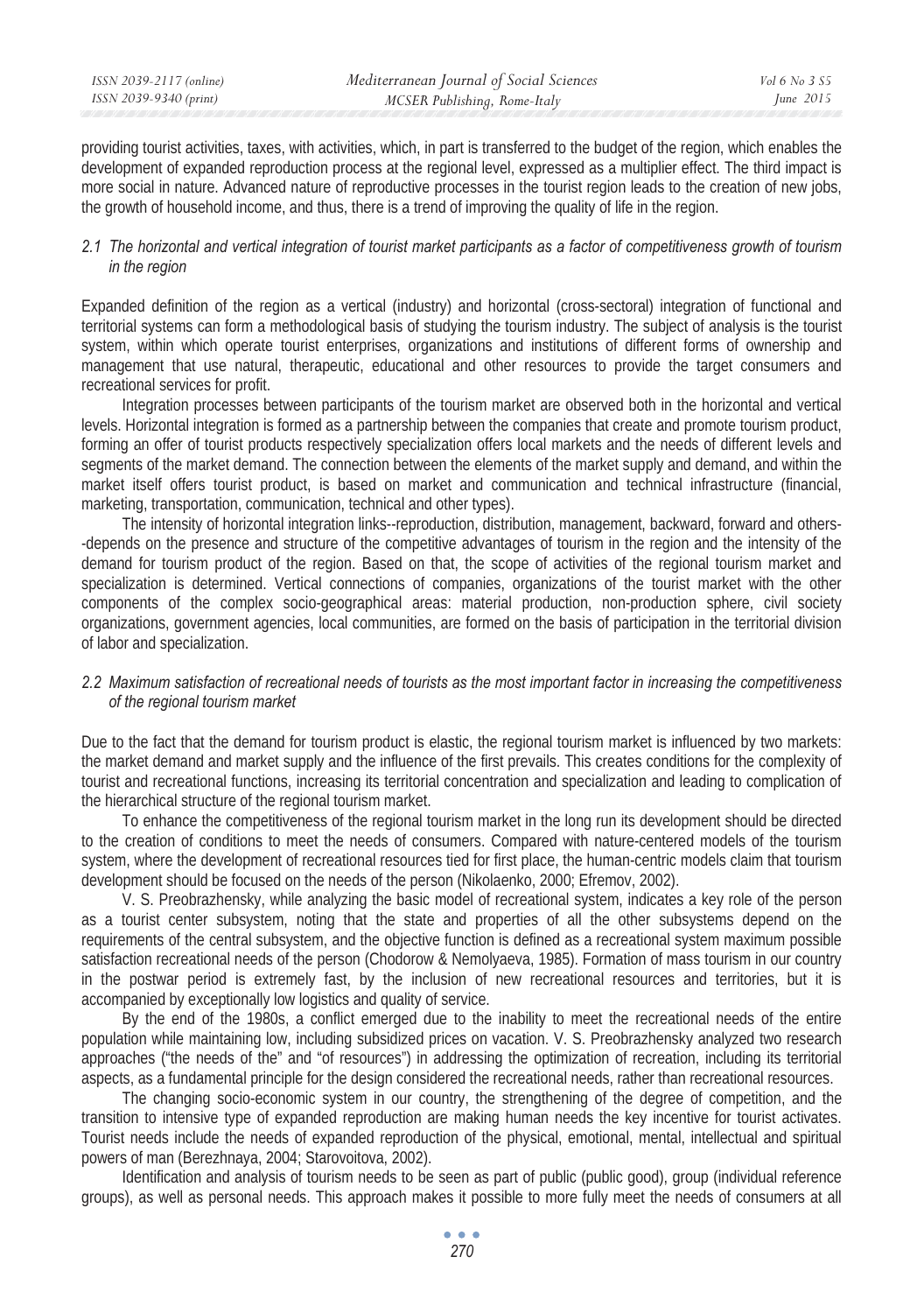levels, create the conditions for the emergence of the needs, interests and motives in acquiring the tourism product through market segmentation. Creating competitive motivational models, due to the nature of consumer behavior, should be based on the principle of management of interests, as conscious tourist needs and interests through the management as the basis of motivation (see. Fig. 1).



**Figure 1.** Scheme of links between tourist needs, interests, and motives of consumers and the factors affecting them

Tourist needs, interests, and motivations are affected by the level of socio-economic system through the level of development of society as a whole: the conditions for business development, health, education and culture, social security, technical and economic development of the system and the standard of living through the individual consumer: wages and working conditions, access to social benefits society. Cultural, historical and religious traditions, the level of socio-economic system have a great impact on the consumer preferences of society on its attitude to vacationing. The level of integration in the international society of social and economic relations is manifested through the open socioeconomic relations and accessibility for consumers to visit certain tourist sites.

Tourist needs are components of demand for tourism product. The demand for tourism product is determined by the needs of consumers, based on their ability to pay and the specific requirements for manufacturers of travel products and system existing tourism offerings. Competitive position in the tourist market requires constant generation of competitive advantages, anticipation, creating new needs.

### *2.3 Strengthening the relationship between needs, types of tourism activities and subjects of the tourist market as a growth factor for competitiveness of the tourist region*

Based on the tourist needs, we can identify the following types of tourism activities undertaken by enterprises operating in the tourist market: therapeutic, sports and recreation, cultural, educational, scientific, educational, mediation, information, accommodation, food, transport, communications, trade (Table 3).

| Needs                                                                                                                                                   | Types of activities                                                                                                                 | The subjects of the tourist market                                                                                                         |
|---------------------------------------------------------------------------------------------------------------------------------------------------------|-------------------------------------------------------------------------------------------------------------------------------------|--------------------------------------------------------------------------------------------------------------------------------------------|
| The need further reproduction of physical and<br>psychological force: the treatment, rehabilitation in<br>remission of the disease, preventive recovery | Medical & healing: health resort activities,<br>treatment and rehabilitation activities, medical<br>proven. activities              | Resorts with treatment, dispensaries, resort<br>polyclinics, balneology and mud baths, etc                                                 |
| The need for physical development, self-affirmation,<br>the reproduction of the physical and psychological<br>forces                                    | Sports and fitness: sports competitions, rallies,<br>marches                                                                        | Tourist centers, school of Olympic reserve,<br>stadiums, sports associations                                                               |
| The need for cultural development, in a change of<br>impressions, places, spiritual development                                                         | Cultural sightseeing: historical, ethnographic,<br>environmental, green, religious, cultural and<br>entertainment nostalgic tourism | Tour Desk, travel agents, theater, cinema, concert<br>halls, museums, ethnographic organizations,<br>historical, cultural, nature reserves |
| Development needs, self-actualization                                                                                                                   | Science and Education: Science, congress<br>tourism                                                                                 | Industry associations, educational institutions                                                                                            |
| Basic travel needs:                                                                                                                                     | Accommodation,                                                                                                                      | Hotels, quest houses, resorts, campgrounds,<br>motels, dormitories                                                                         |
|                                                                                                                                                         | Nutrition                                                                                                                           | Restaurants, cafes, canteens, recreation                                                                                                   |
|                                                                                                                                                         | Transport                                                                                                                           | Transport companies, own fleet bases<br>accommodation, tour agencies, tour operators                                                       |
| The need for communication, transmission and<br>receipt of information, material assets                                                                 | Connection                                                                                                                          | Telephone companies, the postal service, internet<br>service providers, mobile operators and mobile<br>communications, etc.                |
| Need to maintain good memories, acquiring the<br>necessary things for your holiday                                                                      | <b>Business</b>                                                                                                                     | Wholesale and retail trade                                                                                                                 |
| Need for sectoral cooperation, promotion of tourism<br>products                                                                                         | Mediation, Information                                                                                                              | Tour operators, travel agents, tourist information<br>centers, advertising agencies                                                        |

**Table 3.** The relationship between the needs, activities, and subjects of the tourist market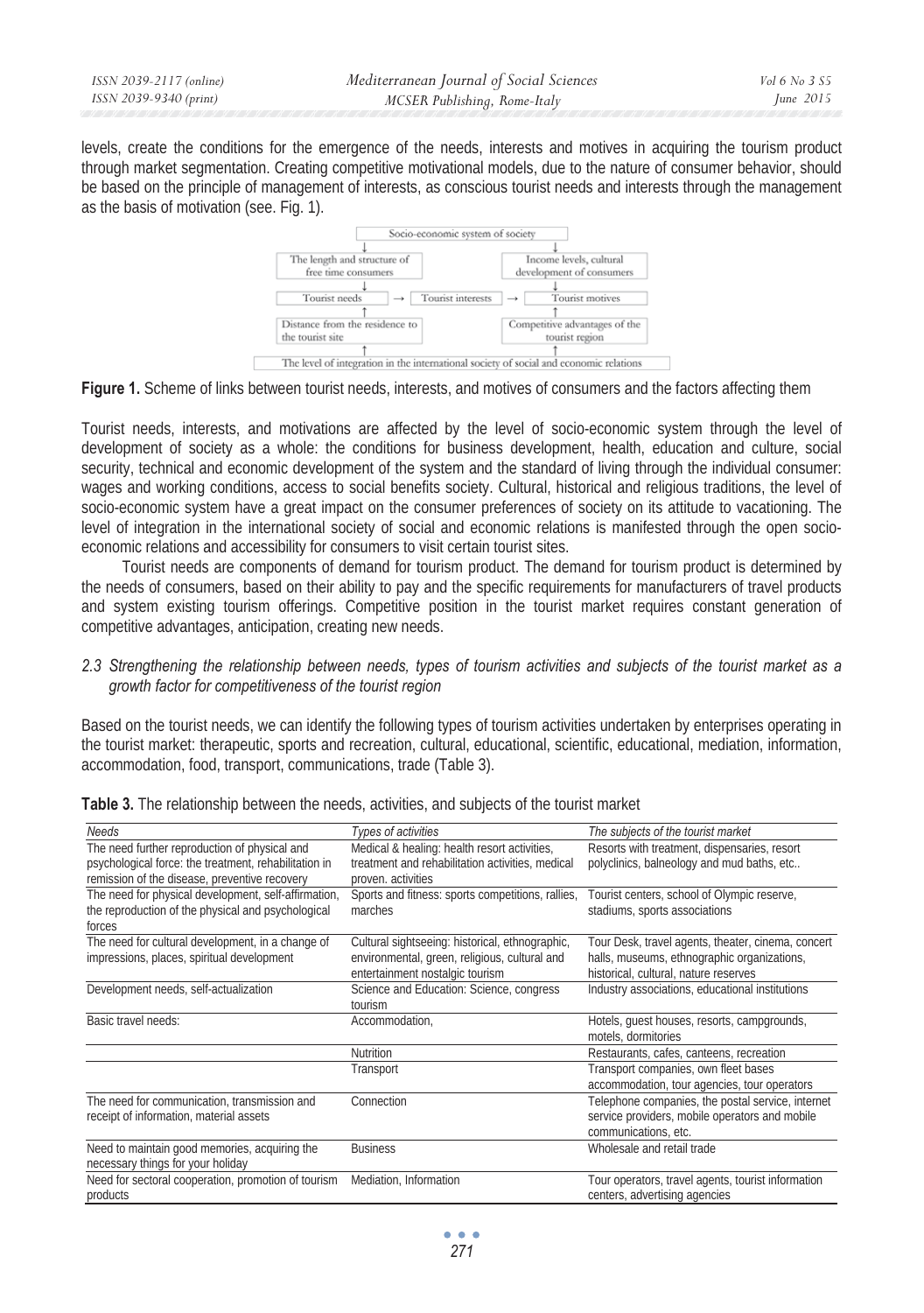*2.4 Availability and condition of tourism resources in the region as a factor in increasing the competitiveness of tourist region* 

Quality satisfaction of the needs of the tourist directly depends on the availability and condition of tourism resources in the region. Tourist resources include natural and man-made objects, suitable for use in tourism. Tourist resources also include: direct: a) natural: landscape-climatic (beach, climate), natural landscapes, natural healing and hydro (balneology, mud-bath), b) cultural-historical; indirect: infrastructure (human, financial, information), material-technical base, enterprises of market infrastructure, the region's infrastructure, organizational and economic (legal, organizational and managerial). By natural resource recreation we mean recreational, but at the same time in some classifications of recreational resources, we see identity recreational tourism resources, "... natural, natural-technical and socio-economic geo-systems and their components, which can be used in existing technical and material resources for the organization recreational facilities" (Berezhnaya, 2004, p.11.).

In accordance with considering the classification of tourism resources, we can distinguish two groups of tourist activities: the first group: the activities carried out by enterprises, institutions that operate in the tourist market, and aims to provide tourism services based on direct use of resources; the second group: activities aimed at creating conditions for tourist activity, based on the use of indirect tourism resources.

Between the demand for tourism product (based on travel needs and income consumers) and the availability of, condition of the tourism resources in the region, there is a direct relationship, expressed in the formation of the elements of the tourism market. Unique tourism resources have limited distribution, which affects the local part of the tourist market (paragraph sightseeing, excursion center, tourist and recreational site), its elements forming its activities on the basis of these resources. Most often, these resources include cultural and historical resources. Common, the same type of tourism resources (natural tourism resources) are more accessible to more members of the tourist market, which involves the creation of larger structures tourism market (resort, resort area, district, and region).

Thus, the operation of the tourism market is based on the interdependence of the market and the consumer market products based on existing tourism resources (Fig. 2).



Tourism activities

**Figure 2.** Scheme of interdependencies between markets consumers, manufacturers, and tourist resources of regional tourist market

The structural elements of the markets of consumer and producer, are in constant interaction, and they create new market segments and expand opportunities for existing segments. Base geospatial form regional tourism market is a linear network, which reproduces the spatial relationships of elements markets consumer and producer connected enterprises and transport infrastructure. Various travel needs are transformed into kinds of consumer demand.

Accordingly, the types of consumer demand form the segments of the consumer market, which are reflected in the territorial specialization that allows you to emphasize diversity of territorial structures of the regional tourism market. Each of these structures is based on the needs, interests and motivations of consumers and is influenced by certain factors. The characteristic feature of this form of territorial structure is the lack of hierarchy within the boundaries of this structure, resolution, selectivity.

This structure is more relevant to the local tourism market segments represented by unique (rare, geographically remote) tourist resources. The formation and functioning of this structure also indicates a low degree of competition, the immaturity of the market. Tourist regions having more common tourist resources having a high degree of competition, cooperation in the market, development of market relations, characterized by participation in an integrated spatial structures. The characteristic feature of this form of territorial structures include integrity, continuity, differentiation, multilevel, as structure elements belong to different hierarchical levels, have direct access to other functional levels.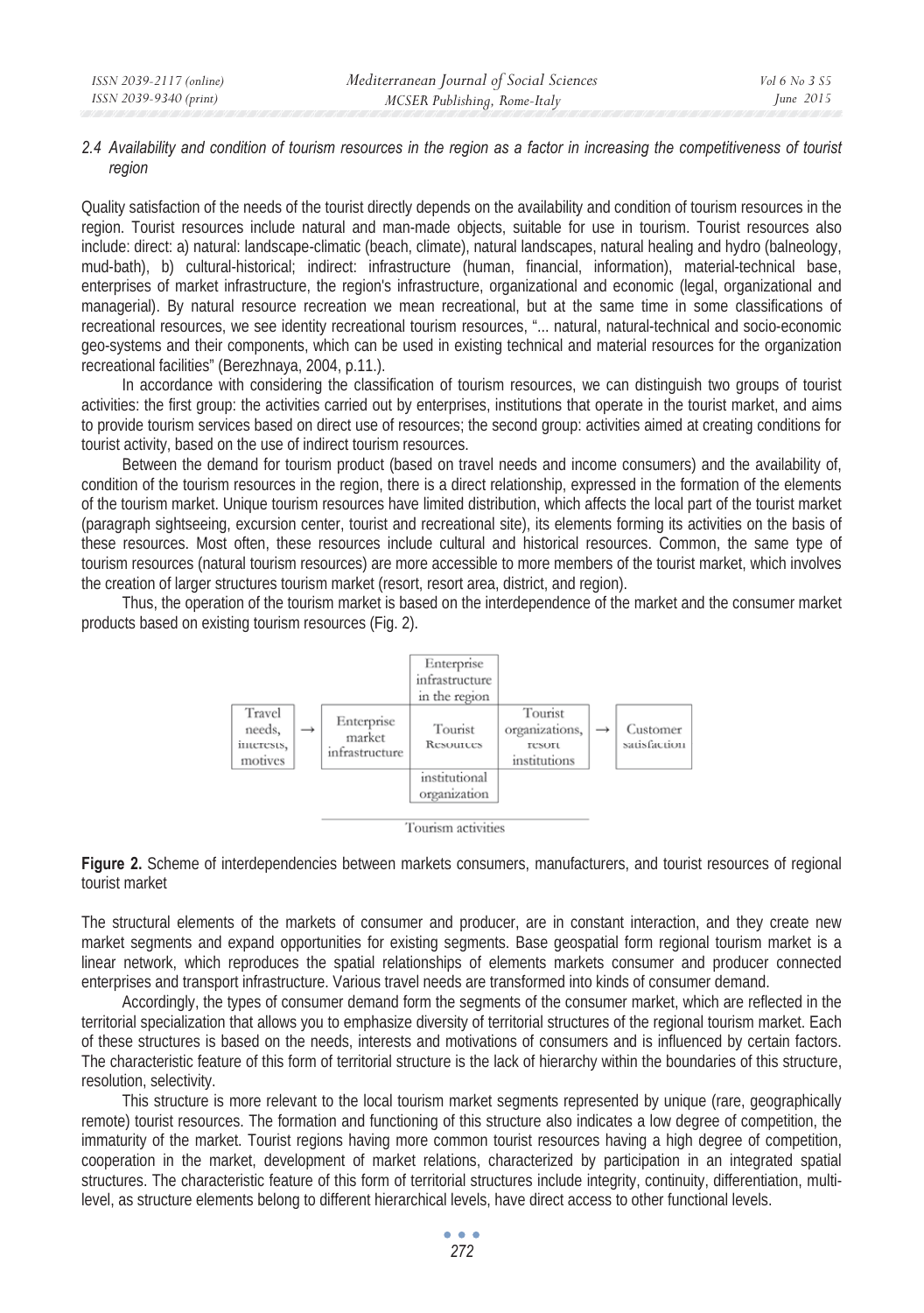# **3. Evaluation of the Competitiveness of the Tourist Regions**

Improving the competitiveness of regional tourist market associated with the optimization of spatial relations, must be first aimed at creating conditions for accessibility, diversity of tourist services for consumers, improving their quality by reducing the monetary and non-monetary costs for consumers. Second, tit must aim to create favorable framework conditions for the existence and development of institutional structures in relation to the overall economy, the tourism economy in the region in particular. Third, it must aim at improving the economic efficiency of the manufacturer.

While, assessing of the competitiveness of specific regional markets, we can note a large number of approaches and criteria often do not give the full picture, able in the future to provide substantial support in the implementation of the analysis of rating indicators and develop a mechanism to optimize the situation. Thus, one of the most common criteria for assessing tourism markets of Russian regions are revenues from tourism activities, usually in the form of a specific factor. As a common approach, we can cite an example of the ratio of income from tourism to the regional budget revenues (Frolov, 2012).

To date, the evaluation approach should be based not so much on the integral indicator of gross income from tourism, but on the system of indicators related to the evaluation (Girnal & Tolstoguzov, 2011):

- − the total tourist flow and a number of factors that can affect its value;
- − spatial distribution of tourists in the regions;
- − the size of the basic and additional tourist expenditure;
- − the share of tourist expenditure associated with the purchase of local production;
- − tax and non-tax revenues in the local and regional budgets;
- − the extent of unaccounted supply of tourist services;
- − basic and seasonal employment.

The World Economic Forum Optimal leverages an optimal evaluation approach to tourist markets, which is based on wide variety of data from common sources of information received from international organizations and the views of leading experts in tourism. Evaluation of tourist markets is based on the analysis of factors of competitiveness of sectors of tourism and travel, with a detailed competitive advantages and disadvantages. It examines the relationship between the visa facilitation and economic growth; the impact of the tourism sector to create jobs; relationship of aviation and economic development, estimated natural and cultural resources, development of the business environment, the quality of transport infrastructure and so on (World economic forum, 2014).

This approach is appropriate in view of the fact that today, the tourist market features:

- basic and seasonal employment changes in the structure of the recreational needs, and against this background there is a rapid segmentation of the consumer market;
- − carried out a rapid transition to a mixed economy of tourism has developed rapidly in tourism business sector, acting on the basis of economic relations and mechanisms;
- a transition to the use of natural resources and cultural heritage on the basis of economic relations.

# **4. Conclusion**

The proposed concept of resort and recreation economy is based on the following principles: resort and recreation economy is formed and functions on the basis of the interdependence of the integrated companies in the region (tourism clusters), the activities of which are directly or indirectly linked to the economy of recreation; activities of the tourism cluster is based on creating value for customers and cluster members based on the competitive advantages of the region; preservation of the ecological balance of natural resources and the historical, religious objects in recreational areas; the creation of a two-level focal point, whose main objective is to control, coordination in the tourism cluster, and mediation, execution of marketing operations, organization of work, both at the state level as well as in private.

The result of regional economic development is to create and maintain competitive advantage and achieve a higher level of competitiveness of recreation. Profiling the region should be aimed at creating a highly developed recreational, commercial, and financial center of international importance, which will allow long-term economic development.

The real content of the concept of tourism is indicated in the course of the collision of these positive trends and negative results. The concepts of development change as a result of the pressure of contradictions that require rapid resolution, because they are backed by very specific interests of the people.